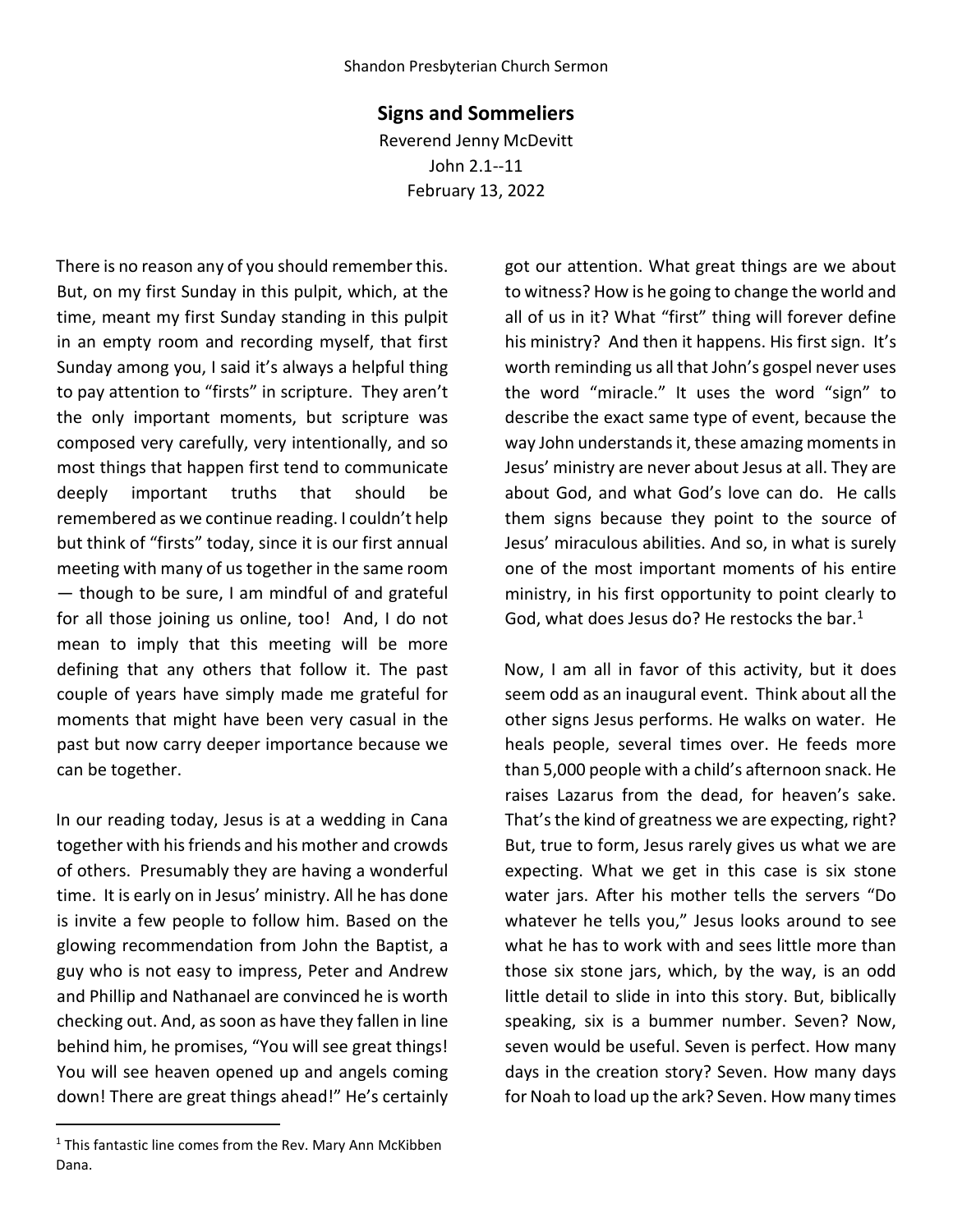are we to forgive? Seventy times seven. How many signs in this gospel? How many churches in Revelation? Seven. How many jars would make this story perfect? Seven. Unfortunately, six is all he's got. And six is one short. Incomplete. Imperfect. Six is close, but not quite. It's making JV when you had your heart set on varsity. It's the marriage that is intact, but missing something. It's the job that puts food on the table but doesn't feed your soul. Six is not what we expect after Jesus says, "You are going to see great things." It's not what we expect, but it sure is honest. Life is full of six jar situations.

We are full of six jar situations. Think about it. We still live in a world where racism runs rampant. We live in a world where guns find their way into schools far too often. Too many people go to bed hungry, or without a roof above their heads. A pandemic has taken the lives of more than 5.5 million people worldwide. Political divides are pulling at the once tightly-knit seams of this country. Relationships of all kinds struggle and crumble. We are overworked and exhausted, or underworked and anxious, and every time parents think they're going to make it through the week there's another classroom quarantine or daycare closure, and every plan you've had is thrown out the window yet again. So maybe some of us resonate most clearly with Mary's words before we even get to the jars. She actually speaks first in this story, and this is what she says:

"They have no wine." Wine, in biblical times, was wine, but it was also so much more than wine. Wine was the sign of life, of endurance, of strength. And, Mary looks around at the people gathered and realizes they have run out. There is nothing left. Have you ever felt like that? Do you maybe feel like that today? Days when it all seems like not enough. When it seems like there is nothing left  $-$  no more energy, no more time, not enough volunteers, not enough childcare, no more patience, and not enough people.

Whenever it feels like there is no wine, remember the story. Remember what comes next. Jesus takes those six stone water jars and floods the party with an absurd amount of wine. If you do the math, it's about the equivalent of 180 gallons of wine, the finest wine the servers have ever tasted. Wine so abundant and so delicious the wedding celebration shows absolutely no sign of slowing down. Jesus takes what's available and makes the best of it. Actually, he makes a miracle of it. "This is what you have to offer?" he says. "All right then," he says. "I can work with this." And it was then, the gospel tells us, that Jesus reveals his glory. It is in taking our well-intended but incomplete, imperfect offerings of ourselves, and transforming them into overwhelming goodness, that Jesus says definitively: *This is what I am all about. This is who I am. This is what I can do.* 

So if you are waiting for the perfect moment, when the time is right; if you are waiting for all the stars to align; if you are waiting for greatness; If you are waiting for seven jars in any area of your life  $$ *remember the story.* 

The other day, a friend reminded me of a book, Good to Great by Jim Collins. While I was horrified to discover the book is now more than 20 years old, the goal of the book is to help people and businesses break through barriers and become their best selves. This is the opening line: "Good is the enemy of great." His basic argument is that if we are content to settle for what is good, we'll never achieve anything that is great. He's right. But I think the reverse is true, too. Because if I understand this gospel story at all, it's saying: Don't let great be the enemy of good. Don't let the quest for perfection stand in the way of overflowing joy. Don't let your doubts about God prevent you from living out your faith. Don't let your nerves about saying the wrong thing keep you from reaching out to a heartbroken neighbor. Don't let the voice in the back of your